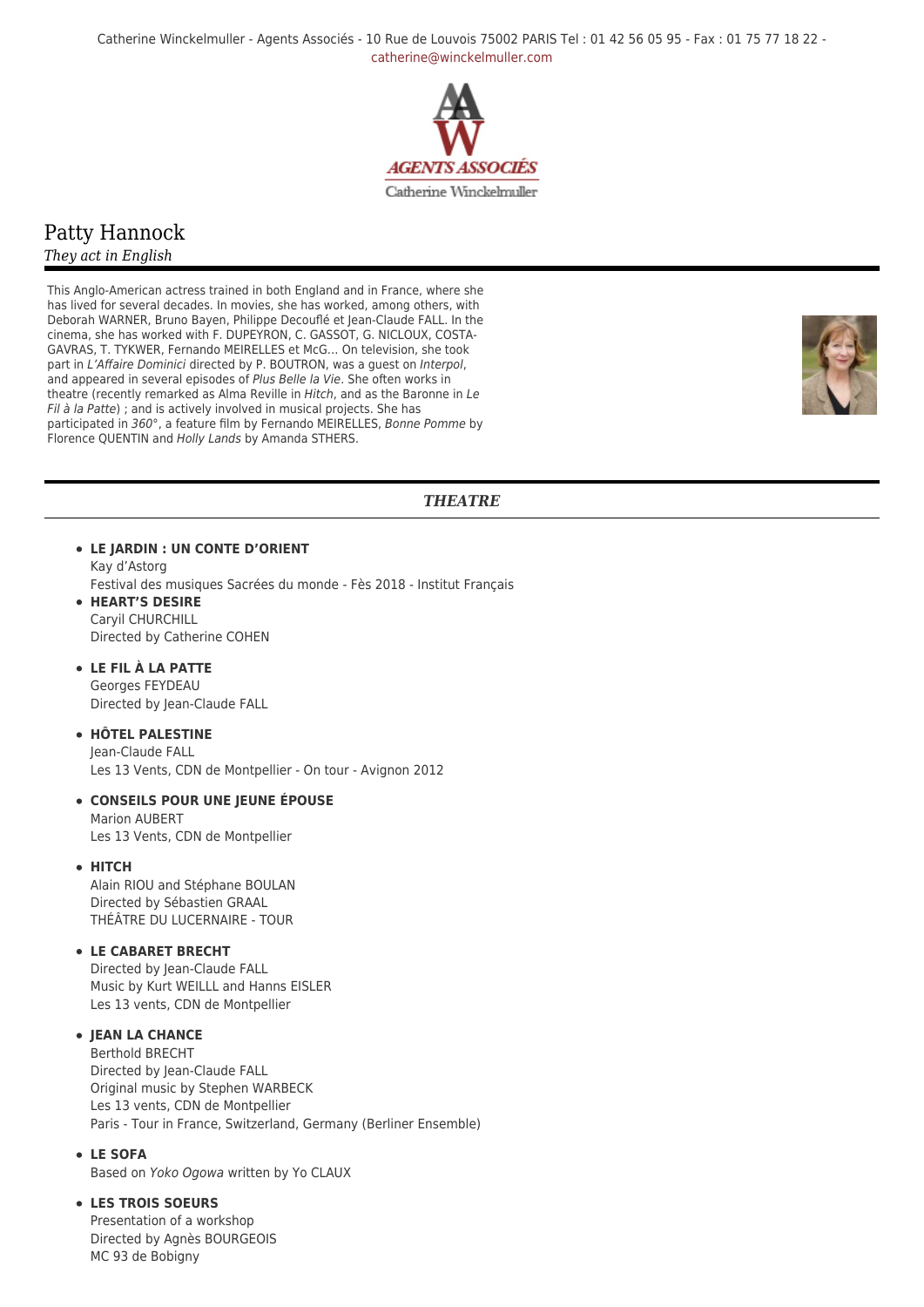- **PASTICHES & MÉLANGES DE L'ESPACE** Directed by Ghislain HERVET Created at the Planétarium de Montpellier
- **LES SEPT LEARS** Howard BARKER Directed by Angès BOURGEOIS Gennevilliers and tour
- **DE L ESPRIT D ESCALIER** Directed by Lila GREEN Montpellier 2004
- **LA DECISION** et **MAUSER** Berthold BRECHT Directed by Jean-Claude FALL Created for Avignon (In) (2002) and tour
- **LA BIBLIOTHEQUE CENSUREE** Directed by Thierry BEDARD Created in Annecy and tour
- **L'OPÉRA DE QUAT SOUS** Berthold BRECHT Directed by Jean-Claude FALL Montpellier, Paris and tour
- **Presenter of the Olympic Game opening ceremony** Philippe DECOUFFLE
- **CORIOLAN**

William Shakespeare Directed by Fromborah WARNER Almeida, London

- **OPHELIA & THE GREAT IDEA** Directed by Chattie SALAMAN London
- **LE CHAPEAU DE PAILLE D'ITALIE** Eugène Labiche Directed by Bruno BAYEN La Comédie Française
- **LES 3 VIES DE LUCIE CABROL** Directed by DI TREVIS Royal Theatre, Westcliff & London
- **MADEMOISELLE JULIE** August STRINDBERG Directed by DI TREVIS Royal Theatre, Westcliff

**NETZWERK** Directed by Giorgio PRESSBURGER Theatre An Fromr Wien, Vienna

- **LE MARCHAND DE VENISE** William Shakespeare Directedy by Morgan SLOANE Newcastle
- **SONGE D'UNE NUIT D'ETE** William Shakespeare Directed by Morgan SLOANE Newcastle
- **KLAW, BABES IN THE WOOD, BASH STREET KIDS** 3 plays Directed by Jonahan CROSS Pentabus Theatre
- **STREETS OF LONDON** Directed by Chris SHIRLEY-SMITH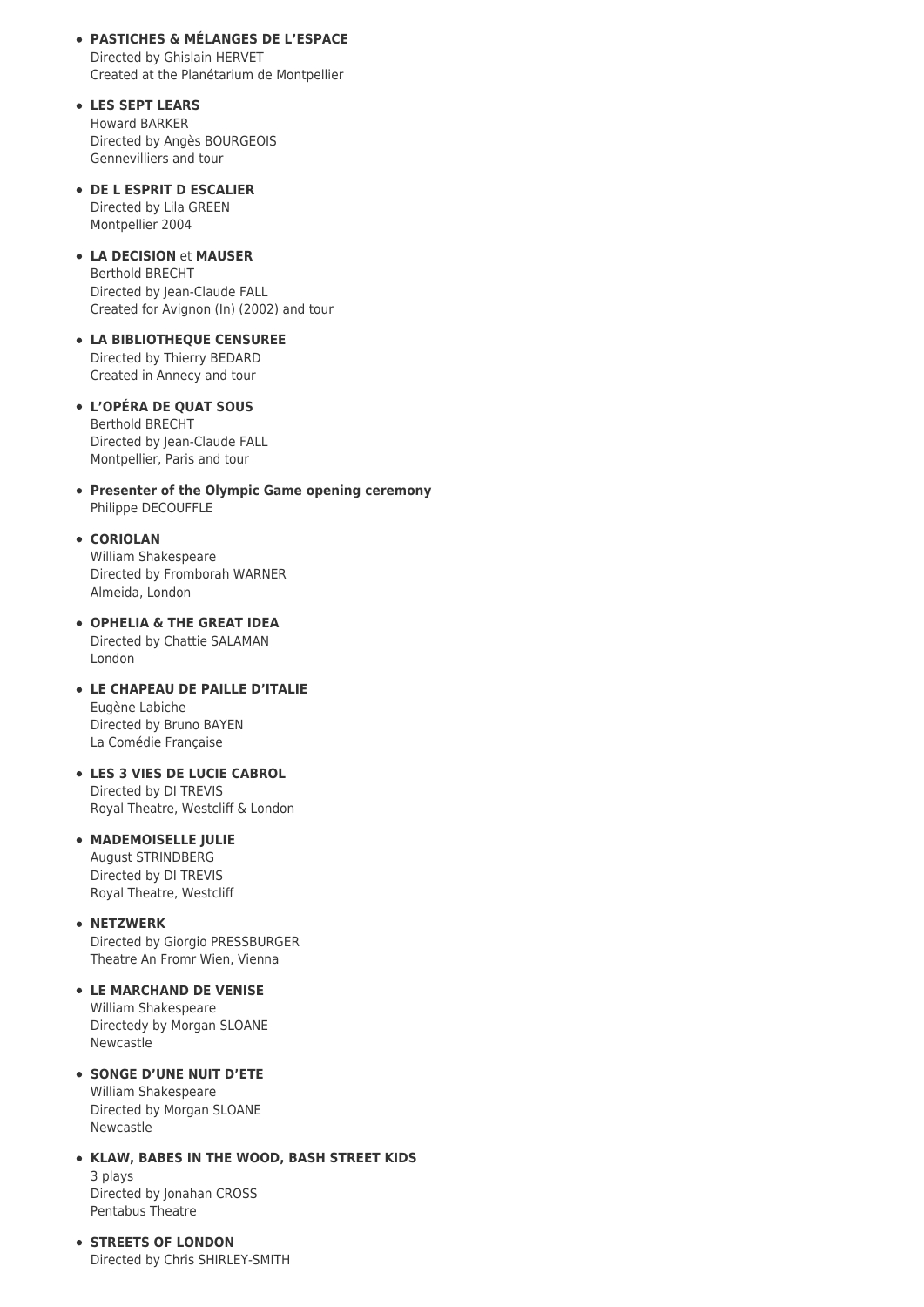London

**HAMLET**

William Shakespeare Directed by Sue TODD UK tour

**Founder Member du PLAYGOROUND THEATRE COOPERATIVE** Bristol 4 plays

# *CINEMA*

- 2021

**TOUT LE MONDE AIME JEANNE** Directed by par Céline Devaux LES FILMS DU WORSO

- 2018

#### **THE THIN MAN**

Directed by Stephen Warbeck and John Paul Davidson

#### - 2017

**HOLY LANDS**

Directed by Amanda STHERS

#### - 2016

**• BONNE POMME** 

Directed by Florence QUENTIN

### - 2013

# **THREE DAYS TO KILL**

Directed by McG

### - 2012

**CAPITAL**

Directed by Costa GAVRAS

#### - 2011

**360** Directed by Fernando MEIRELLES

#### - 2009

### **THREE**

Directed by Tom TWYKER

- Avant 2009

**LOL** Directed by Lisa AZUELOS

- **ENTENTE CORDIALE** Directed by Vincent DE BRUS
- **SOMETIMES IN APRIL** Directed by Raoul PECK
- **LA MÉTHODE ANGLAISE** Directed by Sarah LEVY
- **CETTE FEMME LÀ** Directed by [Guillaume NICLOUX](https://www.winckelmuller.com/Nicloux.html)
- **VATEL** Directed by Roland JOFFÉ
- **LA MACHINE** Directed by François DUPEYRON
- **CHEVAL DE BATAILLE** Directed by Françoise ROMAND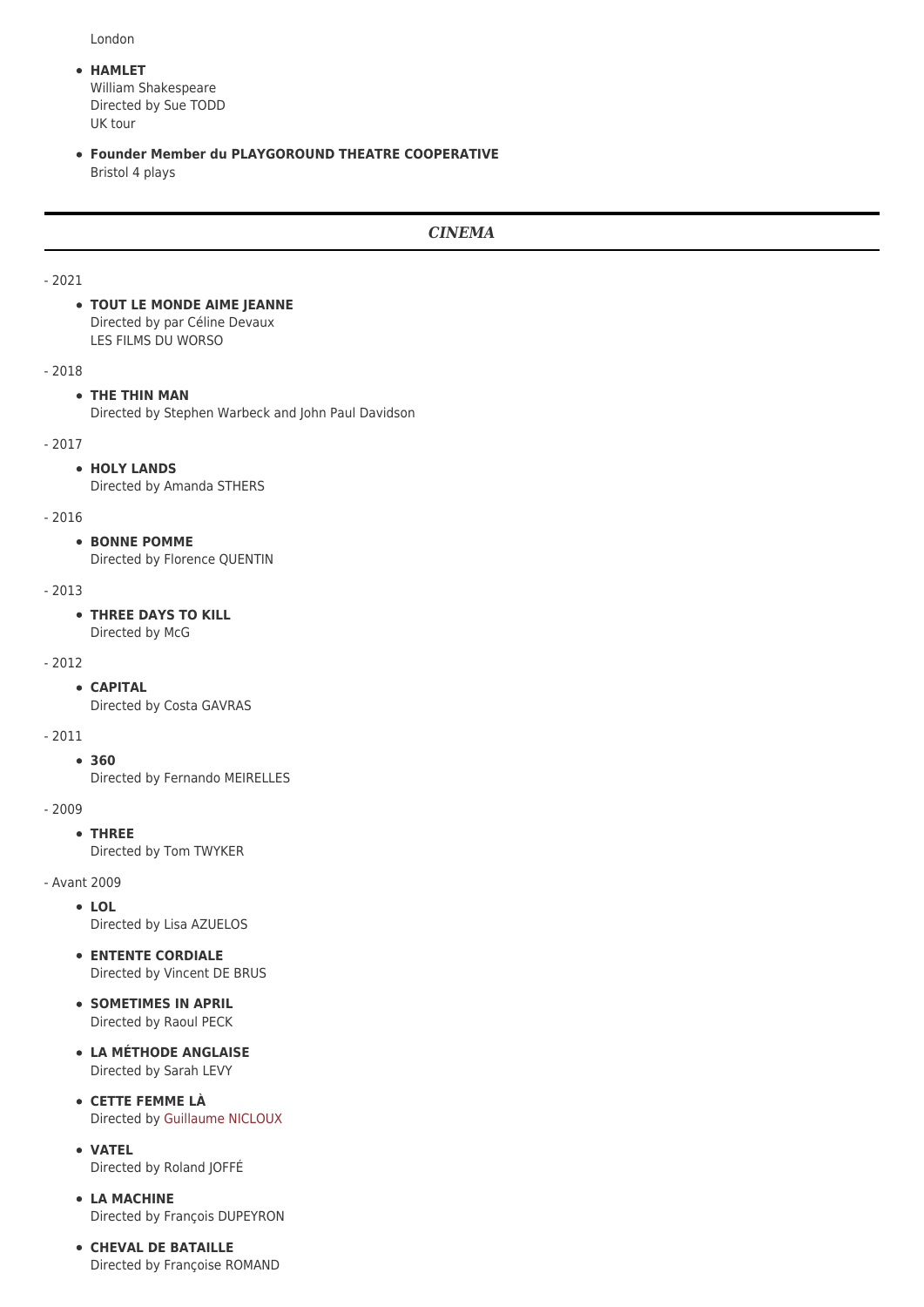- **MECHANT GARCON** Directed by Charles GASSOT
- **ET DE TROIS** Directed by Jean Christophe BOUVET
- **CHAMBRE A PART** Directed by Jacky CUKIER
- **LA ROCHE-MIGENNES SI JE MENS** Directed by Luc LECLERC de SABLONS

## **• SREDNI VASHTAR**

Directed by Andrew BIRKIN Best Short : Bafta prize, Oscar nomination

- 2016

#### **RAISING HITLER** 10x10' For Blackpills

#### - 2011

### **INTERPOL**

Episode : Mort d'Un Ange Directed by Laurent LEVY

- 2010

**PLUS BELLE LA VIE** TELFRANCE SÉRIE - FRANCE 3

- Before 2010

- **L'AFFAIRE DOMINICI** Directed by Pierre BOUTRON
- **VICE VERTU ET VICE VERSA** Directed by Françoise ROMAND
- **LES GENS DU MONT (Voice Over)** Directed by Franck CUVEILLIER
- **CHEF** Directed by Lenny HENRY and John BIRKIN
- **PASSE COMPOSE** Directed by Françoise ROMAND
- **LES AVENTURES DE MOLLY** Directed by Dominique BARON
- **L'HOMME DE LA MAISON** Directed by Pierre LARY
- **ALLO ENGLISH** Directed by Jean-Louis CROSS
- **HOME FRONT** Directed by Penny CHERNS
- **LE FILS CARDINAUD** Directed by Gérard MORDILLAT
- $\bullet$  **NUMERO UN : RAYMOND DEVOS** Directed by Marion SARRAUT
- **THE BORGIAS, épisodes 1 et 5** Directed by Brian FARNHAM and Mark CHIVAS